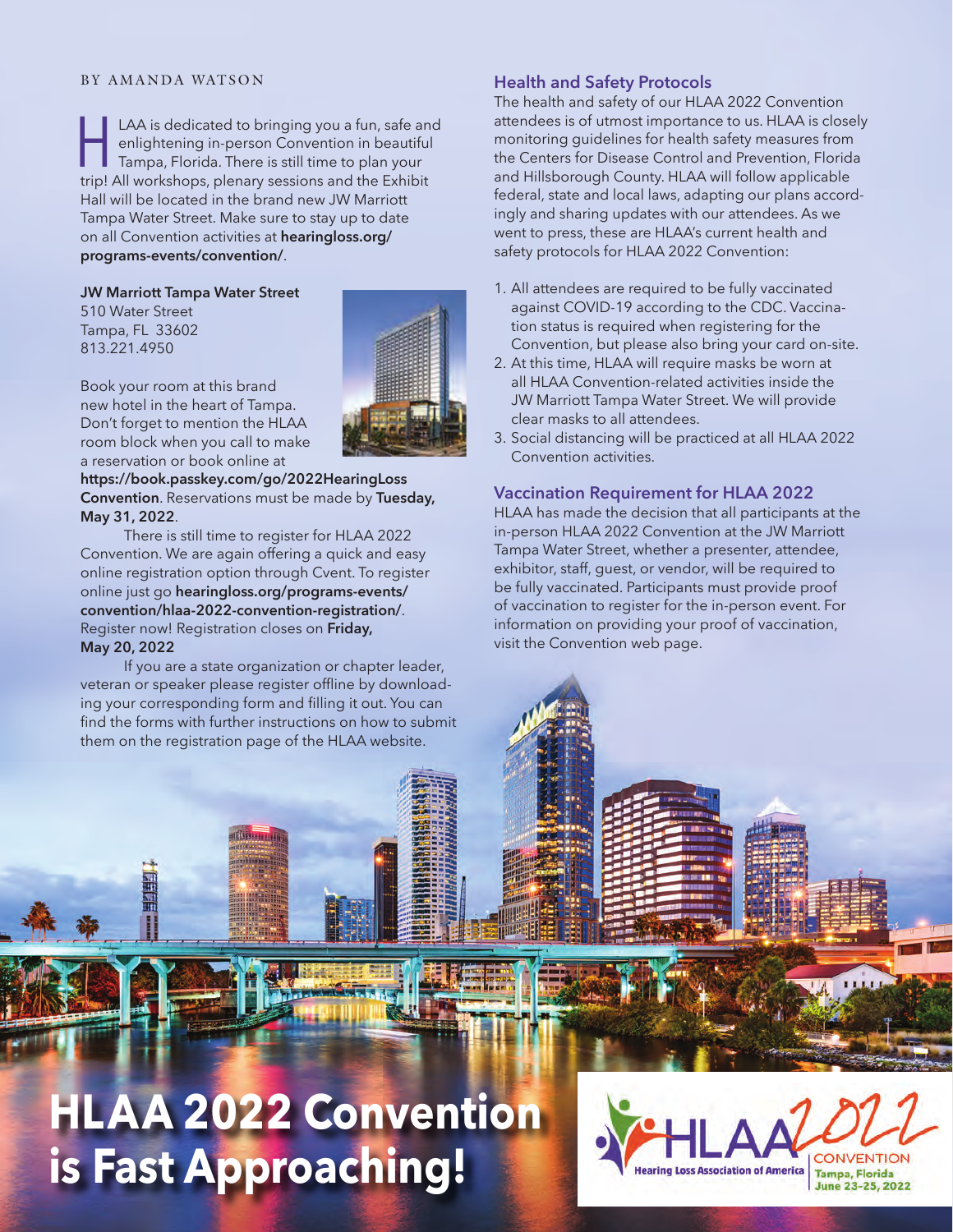# **SCHEDULE OF EVENTS**

## **Open Board of Directors Meeting**

Wednesday, June 22 4:30–6 p.m.

Come and hear about the state of HLAA, meet the directors and enjoy a question and answer period.

## **Exhibit Hall Grand Opening**

Thursday, June 23 11 a.m.–1 p.m.

The HLAA 2022 Convention will officially open at 11 a.m. on Thursday, June 23. Make your way into the Exhibit Hall to visit exhibitors and explore all the newest technology for people with hearing loss. The Exhibit Hall will be open until 4:30 p.m., so feel free to explore until then or attend one of the afternoon workshops. A complete list of exhibitors and sponsors will be available in the *Program and Exhibit Guide*, the Convention mobile app and on the Convention web page.

#### **Newcomers Session**

Thursday, June 23 Noon–1 p.m.

Calling all Convention first-timers! This session will be helpful in getting you started at your very first HLAA Convention. Learn how to make the most of your first Convention experience.

## **Opening Session**

Thursday, June 23 4:30–6 p.m.

We are excited to welcome our keynote speaker for the HLAA 2022 Convention, Achin Bhowmik, Ph.D. Dr. Bhowmik is the chief technology officer and executive vice president of



engineering at Starkey. He is responsible for the organization's technology strategy, global research, product development and engineering departments.

Prior to joining Starkey, Dr. Bhowmik served as vice president and general manager of the Perceptual Computing Group at Intel Corporation. There, he was responsible for the R&D, engineering, operations and businesses in the areas of 3D sensing and interactive computing, computer vision and artificial intelligence, autonomous robots and drones and immersive virtual and merged reality devices. We are looking forward to learning how emerging technologies will benefit the hearing loss community.

#### **Welcome Back Bash!**

Thursday, June 23 7–9 p.m.

Come celebrate being together again! Mix and mingle with familiar and new friends and acquaintances in person while you enjoy cocktails and a light fare. Don't miss out on this year's Thursday night event.

#### **2022 HLAA Research Symposium** *Cochlear Implants: What's new? What's next?*

Friday, June 24 8:30 – 11 a.m.

The first cochlear implants (CIs) were introduced in the 1970s, but the technology remains relatively poorly understood and underused in the hearing loss community. This year's Research Symposium will address the knowledge gap around CIs, explore who is a potential candidate for implantation, what's involved in treatment and how CI technology has changed and will change further in the future. A mix of clinical information and science, this session is a "must attend" for anyone with hearing loss. The 2022 Research Symposium is supported, in part, by a grant from the National Institute on Deafness and Other Communication

Disorders, National Institutes of Health (Award Number R13DC017913).